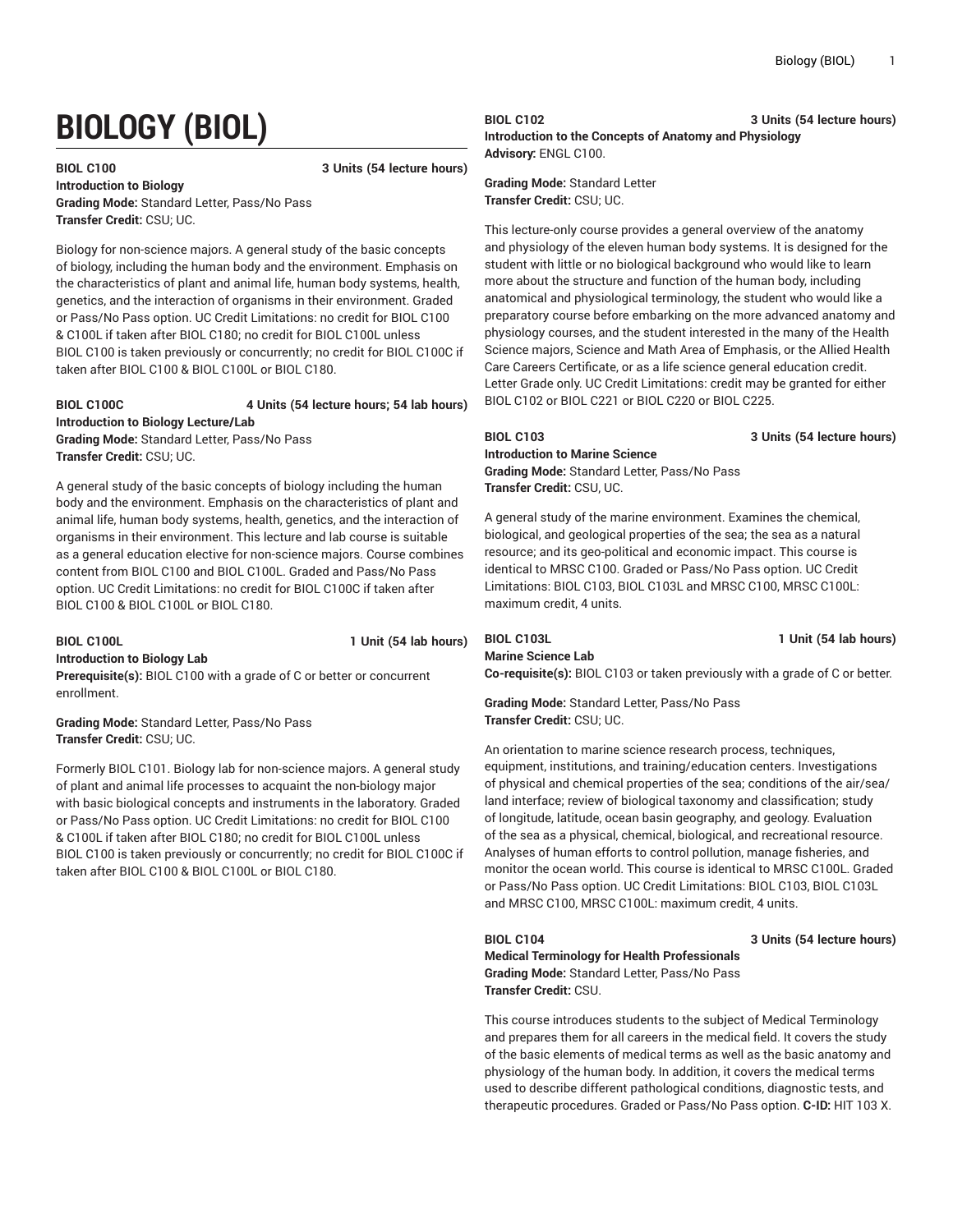**BIOL C106 3 Units (54 lecture hours) Human Ecology Grading Mode:** Standard Letter, Pass/No Pass **Transfer Credit:** CSU, UC.

Provides students with an understanding of the biological implication of man's interplay with the planet. The course is focused on the biological prospects of the future as viewed by examining the biosphere and biogeochemical cycles. Future predictions and current topics will be analyzed in relationship to planet management. This course is identical to ECOL C100. Graded or Pass/No Pass option. UC Credit Limitations: credit may be granted for either BIOL C106 or ECOL C100.

#### **BIOL C109 1 Unit (18 lecture hours) Career Choices in Healthcare Grading Mode:** Standard Letter, Pass/No Pass **Transfer Credit:** CSU.

This one-unit course explores numerous healthcare career opportunities, including inpatient, outpatient, and ancillary services; as well as professional, allied health, and athletic training careers. Students will also evaluate their own personal interests as they learn about the variety of healthcare careers. Healthcare is one of the largest employers in Southern California and nationwide. This course is identical to HLTH C109. Graded or Pass/No Pass option.

#### **BIOL C120 3 Units (54 lecture hours) Biology of Aging Grading Mode:** Standard Letter, Pass/No Pass **Transfer Credit:** CSU; UC.

This course will explore normal vs. abnormal changes in aging and the human ability to adapt. Each body system will be reviewed, focusing on how age changes relate to the development of disorders and diseases in later life. Methods of assisting older persons in adapting to acute and chronic illnesses and in health promotion and maintenance will be discussed. This course is identical to GERO C122. Graded or Pass/No Pass option.

**BIOL C122 3 Units (54 lecture hours) Bioethics Grading Mode:** Standard Letter **Transfer Credit:** CSU; UC.

Bioethics looks at the ethical implications of advancements in biology and medicine and at how they affect decisions on life, death, biotechnology, politics, law, and philosophy. This course is identical to PHIL C122 and fulfills the philosophy humanities requirement. Letter Grade only. UC Credit Limitations: credit may be granted for either BIOL C122 or PHIL C122.

### **Cell and Molecular Biology**

**Prerequisite(s):** CHEM C180 with a grade of C or better or equivalent.

**Advisory:** Eligibility for ENGL C100.

#### **Grading Mode:** Standard Letter **Transfer Credit:** CSU; UC.

This course, intended for biological sciences and pre-health profession majors, explores principles and applications in cell and molecular biology. Topics include biological molecules; homeostasis; viruses; eukaryotic/ prokaryotic cell structure and function; cell metabolism, including photosynthesis and respiration; cell communication; cell reproduction and its controls; classical (Mendelian) genetics; molecular genetics; and biotechnology. Letter Grade only. UC Credit Limitations: no credit for BIOL C100 & C100L if taken after BIOL C180; no credit for BIOL C100C if taken after BIOL C100 & BIOL C100L or BIOL C180. **C-ID:** BIOL 190, BIOL 135 S.

#### **BIOL C185 5 Units (54 lecture hours; 108 lab hours) Diversity of Organisms Prerequisite(s):** BIOL C180 with a grade of C or better.

**Grading Mode:** Standard Letter **Transfer Credit:** CSU; UC.

This course is a survey of the basic biology and diversity of unicellular and multicellular organisms. It emphasizes general biological principles, such as classification, structure, function, evolution, and environmental interactions. Topics include morphological and molecular phylogeny, comparative anatomy, physiology, development, evolution, taxonomy, behavior, and ecology. Designed for biological science majors. Letter Grade only. **C-ID:** BIOL 140, BIOL 135 S.

**BIOL C194 0.5 Units (4 lecture hours; 16 lab hours) Labs Skills in Cell and Molecular Biology Grading Mode:** Standard Letter, Pass/No Pass **Transfer Credit:** CSU.

This laboratory class teaches technical skills needed in biotechnology, specifically geared toward cellular and molecular biology techniques. Skills learned include the ability to apply the processes of scientific inquiry and experimental design to the study of biological concepts, the ability to use the compound microscope, aseptic technique, common techniques used in the biotech laboratory, and the use of laboratory equipment used in biotechnology. Graded or Pass/No Pass option.

**BIOL C195 0.5 Units (4 lecture hours; 16 lab hours)**

**Lab Skills in Anatomy Grading Mode:** Standard Letter, Pass/No Pass **Transfer Credit:** CSU.

This laboratory class teaches technical skills needed in understanding microscopic and gross anatomy. Skills learned include use of the compound microscope, understanding tissue and staining properties, and dissection techniques. Graded or Pass/No Pass option.

#### **BIOL C180 4 Units (63 lecture hours; 45 lab hours)**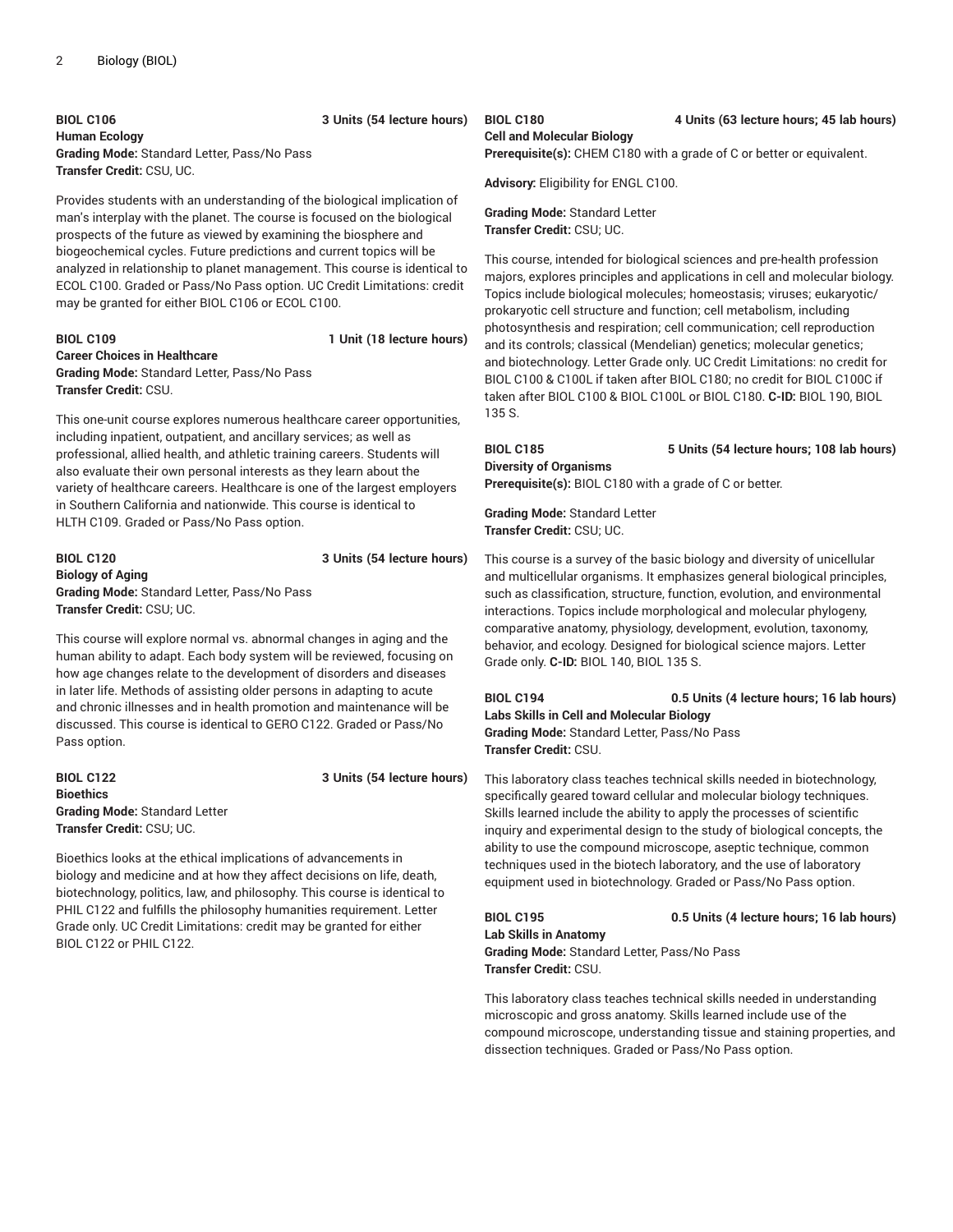#### **BIOL C196 0.5 Units (4 lecture hours; 16 lab hours) Lab Skills in Microbiology Grading Mode:** Standard Letter, Pass/No Pass **Transfer Credit:** CSU.

This laboratory class teaches students technical skills needed in microbiology. Skills learned include compound microscope, aseptic technique, gram staining, inoculation, and microbial plating and simple identification of microbes. Graded or Pass/No Pass option.

#### **BIOL C197 0.5 Units (4 lecture hours; 16 lab hours) Lab Skills in Physiology Grading Mode:** Standard Letter, Pass/No Pass **Transfer Credit:** CSU.

This laboratory class teaches technical skills needed in assessing basic physiological measurements. Skills learned include measuring blood pressure, pulse, respiratory rate, spirometry, cardiac, sensory and motor examinations, and basic blood typing. Graded or Pass/No Pass option.

### **BIOL C200 3 Units (54 lecture hours) Pharmacology**

**Prerequisite(s):** BIOL C225 with a grade of C or better.

**Advisory:** CHEM C110; eligibility for ENGL C100.

**Grading Mode:** Standard Letter **Transfer Credit:** CSU.

Basic principles of pharmacology; classification of drugs, methods, and routes of administration, distribution, absorption, excretion; desired and toxic effects; indication and contraindication for use. Letter Grade only. **C-ID:** HIT 107 X.

#### **BIOL C210 5 Units (54 lecture hours; 108 lab hours) General Microbiology Advisory:** CHEM C110 and BIOL C100 or C180 and eligibility for ENGL C100.

**Grading Mode:** Standard Letter, Pass/No Pass **Transfer Credit:** CSU; UC.

Major concepts of microbiology are discussed as they relate to the principal classes of microorganisms: bacteria, fungi, algae, protozoa, and viruses. Topics covered include 1) functional anatomy of prokaryotes and eukaryotes 2) microbial metabolism and genetics 3) characteristics and control of microbial growth 4) microbial taxonomy and methods of microbial classification 5) host-microbe interactions 6) mechanisms of microbial pathogenicity 7) immunology 8) biotechnology and human infectious diseases. The laboratory focuses on methods for identifying and characterizing microbes, including aseptic technique, microscopy, staining, cultivation, molecular biology, and bioinformatics. Both lecture and laboratory content relate to general and clinical applications. Graded or Pass/No Pass option. UC Credit Limitations: BIOL C211, BIOL C211L, BIOL C210 combined: maximum credit, 5 units.

#### **BIOL C211 3 Units (54 lecture hours) General Microbiology Lecture**

**Advisory:** BIOL C100 and CHEM C110 and eligibility for ENGL C100.

**Grading Mode:** Standard Letter, Pass/No Pass **Transfer Credit:** CSU, UC.

Major concepts of microbiology are discussed as they relate to the principal classes of microorganisms: bacteria, fungi, algae, protozoa, and viruses. Topics covered include 1) functional anatomy of prokaryotes and eukaryotes, 2) microbial metabolism and genetics, 3) characteristics and control of microbial growth, 4) microbial taxonomy and methods of microbial classification, 5) host-microbe interactions, 6) mechanisms of microbial pathogenicity, 7) immunology, 8) biotechnology and human infectious diseases. This course covers the lecture content in BIOL C210. Graded or Pass/No Pass option. UC Credit Limitations: BIOL C211, BIOL C211L, BIOL C210 combined: maximum credit, 5 units.

## **General Microbiology Lab**

**BIOL C211L 2 Units (108 lab hours)**

**Prerequisite(s):** BIOL C211 with a grade of C or better or concurrent enrollment.

**Grading Mode:** Standard Letter, Pass/No Pass **Transfer Credit:** CSU, UC.

Laboratory focuses on methods for identifying and characterizing microbes, including aseptic technique, microscopy, staining, cultivation, molecular biology and bioinformatics. This course covers the laboratory content in BIOL C210 and is meant to be taken with BIOL C211, the General Microbiology lecture. Graded or Pass/No Pass option. UC Credit Limitations: BIOL C211, BIOL C211L and BIOL C210 combined: maximum credit, 5 units.

## **Human Anatomy**

**BIOL C220 5 Units (72 lecture hours; 54 lab hours)**

**Advisory:** BIOL C100 or BIOL C102 and ENGL C100 and MATH C100.

#### **Grading Mode:** Standard Letter, Pass/No Pass **Transfer Credit:** CSU; UC.

Formerly BIOL C170. Introduction to the structure and design of the human body. Includes structural components, spatial relationships, and body system interactions. Students participate in the laboratory, which will include dissections. Appropriate for students interested in human anatomy and in pursuing a health field pathway; satisfies requirements for nursing, physician assistant, occupational therapy, physical therapy, pre-pharmacy majors, kinesiology majors, medical, dental, and other health field programs. Graded or Pass/No Pass option. UC Credit Limitations: credit may be granted for either BIOL C102 or BIOL C221 or BIOL C220 or BIOL C225. **C-ID:** BIOL 110 B.